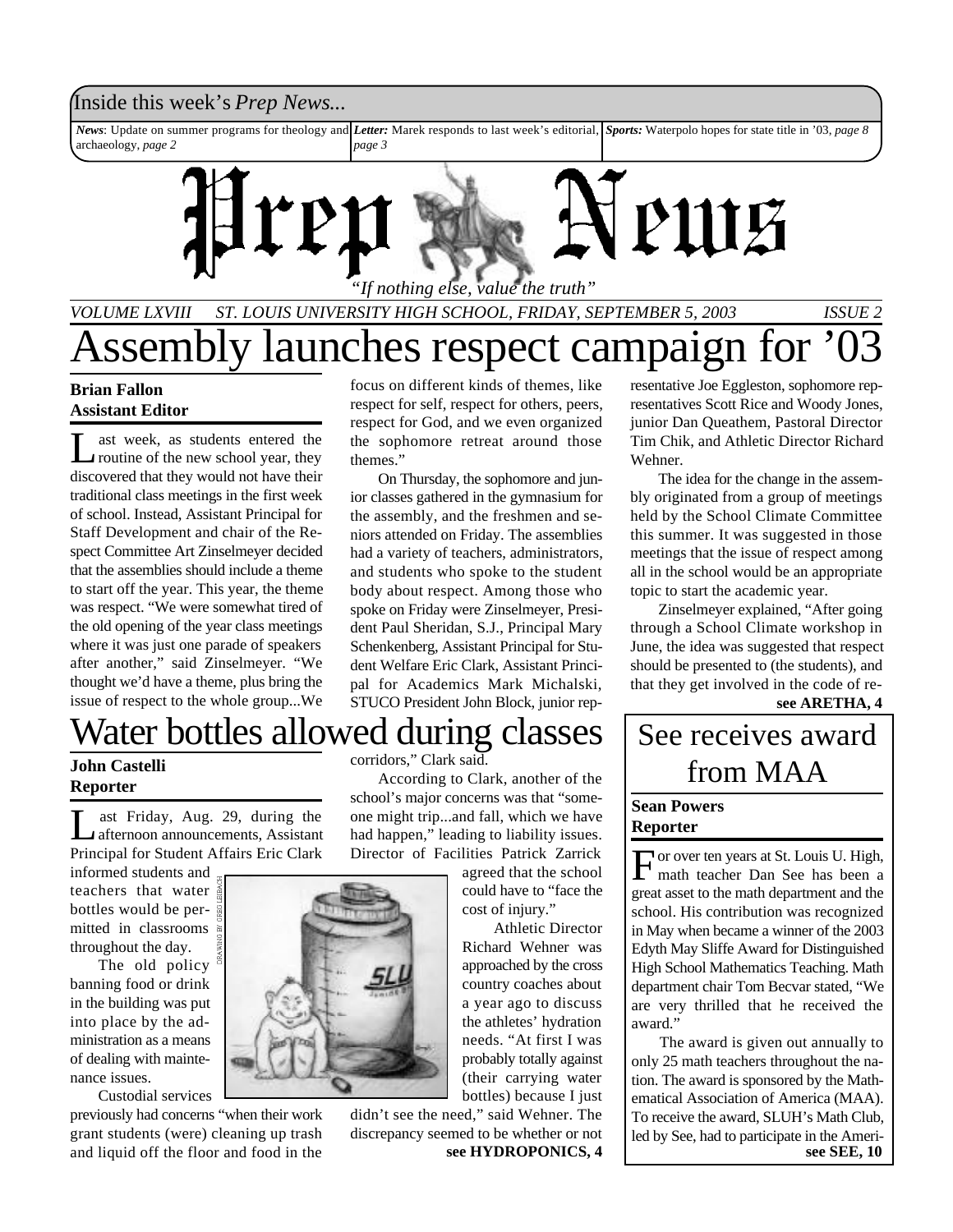## 2 **News** September 5, 2003 Underclassmen take summer theology classes

#### **Timo Kim Reporter**

T his summer, 16 sophomores and 10 juniors attended summer courses which covered the first semester of theology for the respective grade. Taught by theology teacher Matt Sciuto, the junior class ran between June 23 and July 25, while the sophomore class, taught by Tim Chik, ran between June 16 and July 18.

Meeting daily from 9:00 to 11:15 a.m. for five weeks, the classes aimed to open up students' schedules for electives or free periods and offer new classroom experiences to both the teachers and students.

Originally just an idea floating around

### **Jonathan Kim Editor**

**D** uring the summer, St. Louis U. High<br>offered an archaeology class for in-<br>terested SLUH students. Starting in the uring the summer, St. Louis U. High offered an archaeology class for inmiddle of June and ending at the end of July, the archaeology class met five days a week from 7:00 a.m. to noon.

The class was called the St. Louis Archaeology Field School and was directed by Nancy Symconoglou. Social Studies teacher Tim O' Neil, Tom Finan, and Chip Clatto from Gateway Tech also participated in teaching the course.

"What we basically did," said Finan, "was divide the group into smaller groups. At any given day of the week, students could be excavating in the back of a 19th century house, in the archives of the Carondelet Historical Association trying to uncover info about the house through documents, or at the lab analyzing or cleaning artifacts that were unearthed."

The students worked at the Vulcan Excavation Site, named after the street it is located on. At the site, the class was divided up into smaller groups and assigned a meter by meter plot to dig for artifacts.

O'Neil said, "The kids were in charge of digging up and uncovering what they could find in the units. Then if they did find anything, they had to make sure that

the theology department, the summer theology classes occurred this year because of a surge in student interest. "There was always the willingness (in the department), but never enough student interest to get together a decent class," said department chair Allen Boedeker.

However, before classes began, both teachers had reservations about the effectiveness of the course in the new summer environment. Because theology as a subject requires time to think and reflect on course material, Sciuto thought that the five-week course would not leave enough time for the students to fully absorb the course material.

Similarly, Chik felt that having a semester break between the halves of

sophomore theology would hinder the students' ability to grasp the entire view of the sophomore theology curriculum.

As the summer courses progressed, though, these misgivings yielded to the overwhelming advantages of the summer schedule. With two-hour-long classes, both teachers could use teaching techniques that are not feasible during the regular school year, delivering a fuller academic experience to the students. Sciuto opted to expand his classroom into the internet, merging web pages for each of his students with the other course requirements. Sciuto also took advantage of the empty classrooms in the school to gather into small groups for discussion.

## Students enjoy first year of summer archaeology **see THEOLOGY, 10**

they cleaned their artifacts and wrote down where they found it and how deep they found it. They always have to measure at what level in the ground these things were found at so we can figure out later on the relative age of the artifact."

Senior Joe Stein said, "We could kind of tell (the age of the artifact) by how things were made, like the glass. The ones that were really old were not clear; usually they had bubbles in them and they were really even. Newer bottles were made in molds. A lot of the older bottles didn't have the ridges that you can screw on the cap. They just had an open top. Other things like china, if it was a big enough piece that it had a maker's mark on it were really good because we had books that help identify what it was and who made it."

"The weirdest thing I found was a big tin of caviar. It was weird because the house belonged to a stone mason (a German immigrant named Harry Ziess) and he had a can of caviar," said Stein.

In the Carondelet Historical Association, students researched information about the excavation site and the neighborhood surrounding the site.

"We found a lot of fake china down there. There were some nice plates, but there were a lot of big thick cauldron-like things," said junior Kermit Martignoni.

After uncovering the artifacts at the excavation site, the students washed, cleaned, and labled the artifacts in the archeology lab at Gateway Tech.

The students received one social studies credit for the completion of the class and received an evaluation based on a daily journal, a final report based on the findings, research, and daily attendance.

Stein took the class because he thought it "would be pretty interesting. Normally history is just a bunch of stuff that happens and you can't really do anything about it. But this is actually like history that isn't too far away, and it is local, in St. Louis. I thought it would be a really fun way to learn about St. Louis history."

For next year, O'Neil said, "We will continue digging at the same location next year. Our hope is that we can attract more SLUH students because we were short people this year. We had 19 students in the program, but we had more work than we ever could have gotten done in one year. So, if we could get more (students), that would be great."

The findings of the SLUH students' excavations will be on display at an April 27 lecture at the Missouri History Museum. Pictures of the findings are at www.digstlouis.com under "Vulcan excavation."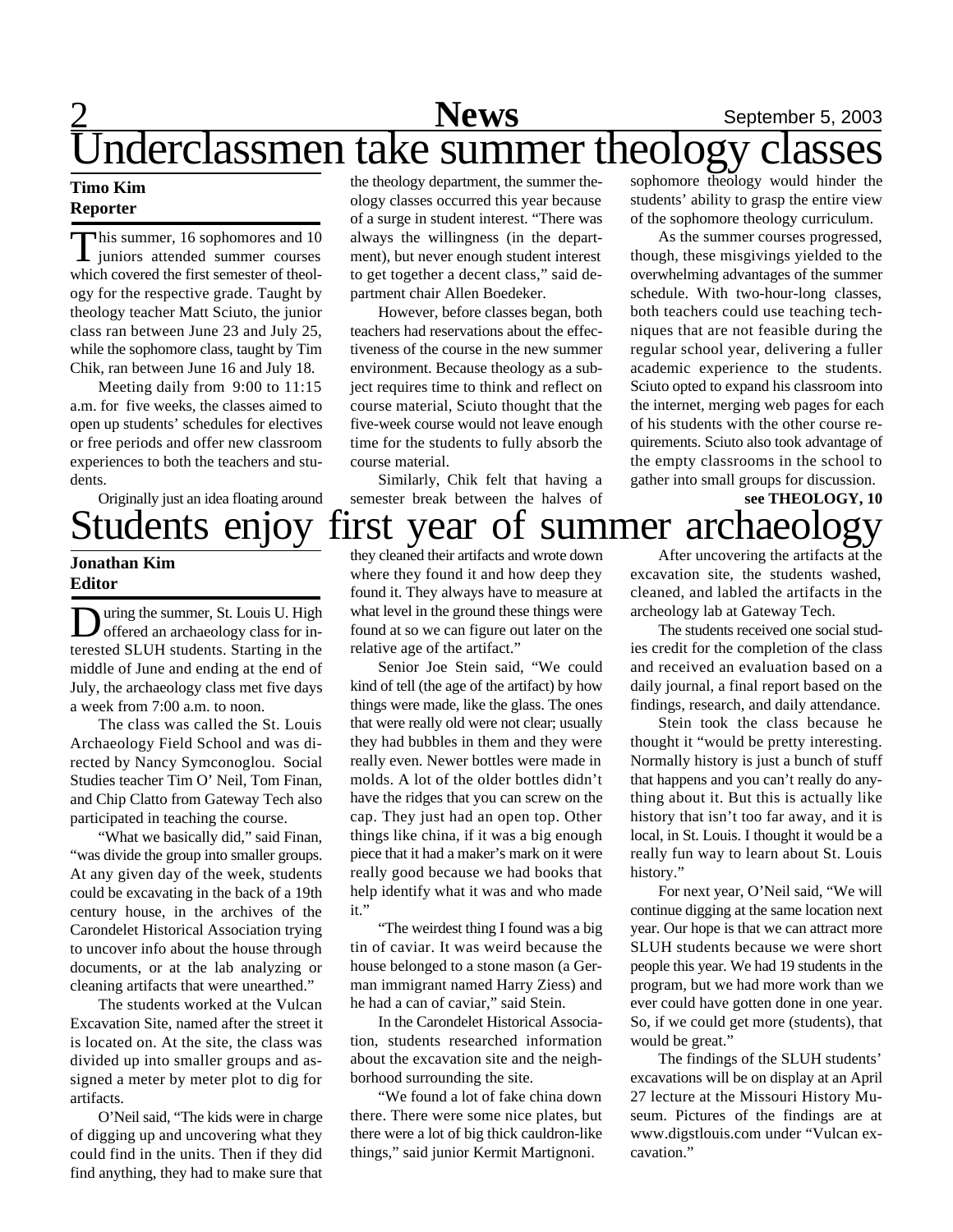## LETTERS TO THE EDITORS Marek thinks school was right to show mercy

#### To the Editors:

In the past few weeks, SLUH has become embroiled in a heated debate over the readmittance of the student who withdrew because of last year's theft ring. Many view the student's readmittance as a circumvention of the rules that govern the SLUH community to preserve the order that SLUH depends on to create "men for others." In the opinion of those who are against the readmittance of the student, the administration has ignored its responsibility to uphold justice and has set a precedent that will allow any student who has been expelled, regardless of his actions, to be readmitted on the basis of mercy.

I disagree wholeheartedly with this assumption. As a Christian institution, SLUH has a responsibility to practice the forgiveness that Jesus taught to his disciples. While on the cross, Jesus forgave those who were responsible for the agonizing death he had to bear. Similarly, I believe that if we are to live in Christ's image, it is imperative that we forgive those who have tarnished the SLUH community by doing wrong.

Furthermore, we are adolescents, and no matter how hard we try, at some point in time we screw up. It's a fact of life. If given the time and the incentive, I could write out a fifteen-page paper on all the stupid things I have done in the last fifteen minutes, because mistakes are innate to adolescence. Despite our mistakes, we as adolescents are forgiven because forgiveness allows us to grow and more fully develop who we are as human beings. The lessons learned from our early mistakes will guide us throughout our adult lives and prevent more serious incidents from occurring in the future. So, if a student has truly learned from his mistakes, he is in fact better-suited to be a member of the SLUH community because his newfound knowledge has made him a more informed and wiser member of society.

So where are we? All I have done thus far is state that I disagree with those who are against the readmittance of the student. Big deal. We are still at square one. Both sides can argue

#### To the Editors:

Upon reading the article on smart boards in the *Prep News* last Friday, I was horrified to discover that physics teacher Kent Kershenski didn't know that the smart board in his classroom needed to be plugged in! In addition to that, he waited until the first day of class to try and figure it out! Wow! This guy sounds like he has no idea what he's doing.

Since my name is also Kent Kershenski, I was almost fooled into thinking that the article was simply a thinly-veiled attack on my competence. Then to my relief, I realized that the student cited in the article had never been in one of my physics classes! I used my powers of observation and inference to conclude that there is another physics teacher at SLUH named Kent Kershenski! This is a coincidence so extreme that it could shake one's faith in the 2nd Law of Thermodynamics! You see, I had an experience

their points all day, but that won't change the fact that the problem still isn't solved. What is needed is a compromise, and I believe I have one that will meet the approval of both sides of the issue.

What is needed is a voluntary committee that is comprised of members of the administration like Mr. Eric Clark and Dr. Schenkenberg, Jesuit priests, and SLUH teachers. This committee would create a rigorous readmission standard for recently expelled students. For a student to be readmitted, he would have to participate in interviews with the committee or the administration regarding the action for which he was expelled and state why he believes he should be readmitted. Also, the student would have to dedicate himself to a combination of spiritual reflection and the sacrament of reconciliation with the Jesuit priests. Based on the dedication and sincerity shown in this process, the committee would have a majority vote to decide whether or not to readmit the student.

The committee process would not only be a way to forgive a student for his actions, but it would also ensure that justice is carried out. Only those individuals who are truly dedicated to the SLUH community would jump through the elaborate hoops involved in such a readmission process. It would defy logic for a "proud" individual who was not sorry for his deeds to humble himself before a committee and admit to wrongdoing in a sincere and vulnerable manner.

I do not claim my proposed process to be a science or infallible, but I think it is a good spot for the SLUH administration to approach solving similar problems. I also understand that implementing such a program would take extra time and effort, both of which are in short supply at SLUH, but I believe keeping even one member of the SLUH community is worth any amount of time and effort. I urge the administration to keep this in mind in future decisions.

#### David Marek '04 Kershenski responds to technology quote

similar to that of this "Kershenski pretender" on the first day of school. Unlike this doppelganger, however, I set up the smart board in my classroom during activity period, not the first 15 minutes of class. Also, the reason that it was failing to operate was because I had received the wrong USB adaptor, not because I was unaware of the fact that most electrical devices need to be plugged in.

Finally, even though no one asked for my opinions on the new technology ( I was the one of few people who actually used the thing), I like the smart boards and think they are really keen!

#### (The real) Kent Kershenski

*Editors' Note: The source stands by his quote; however, the* Prep News *regrets not consulting Kershenski for the original article.*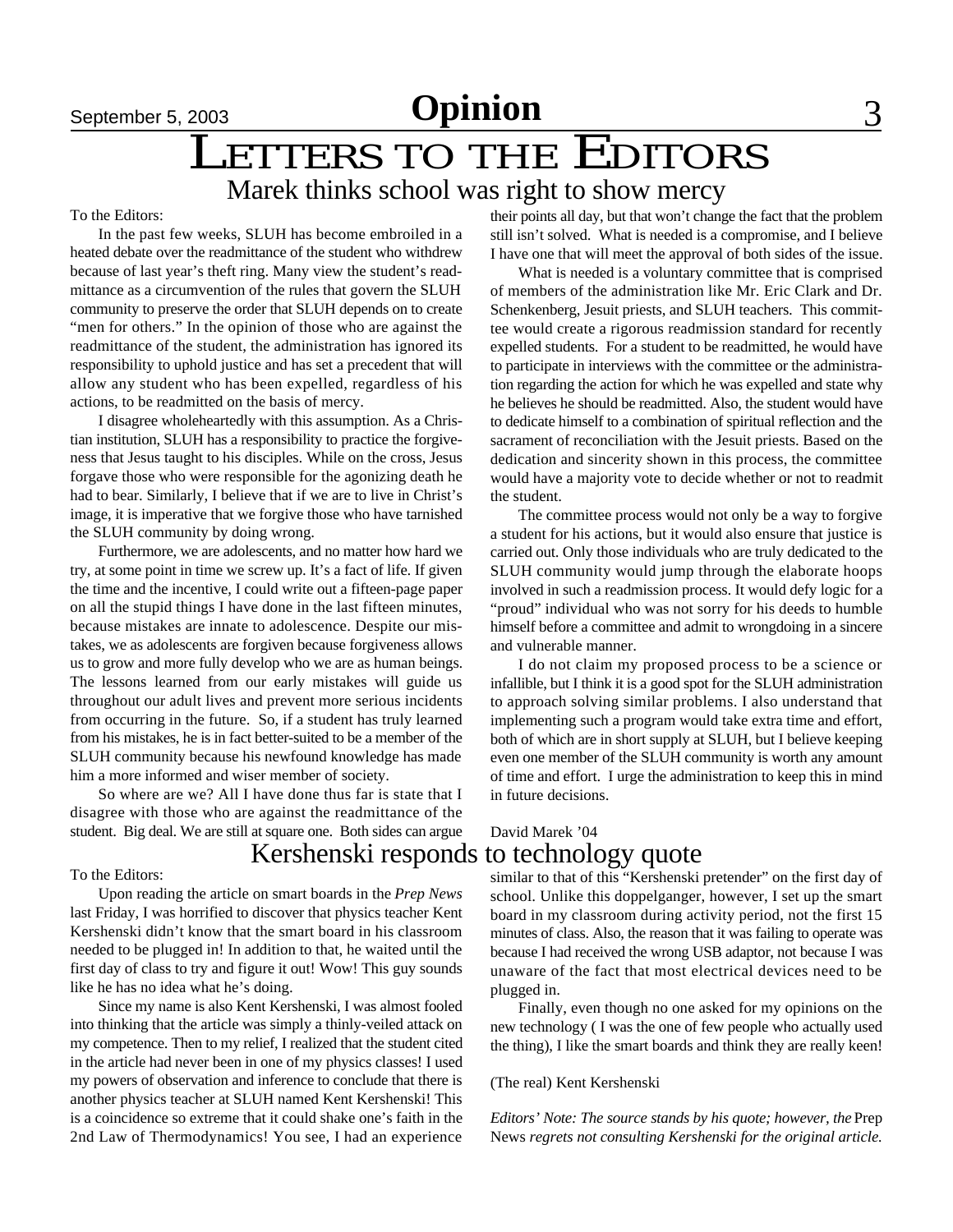## 4 **News** September 5, 2003 ARETHA

spect." (from 1)

The code of respect would supplement SLUH's Mission Statement, simply stating that all involved in SLUH would agree to show respect to everyone, whether colleagues, pupils, peers, or facility personnel. Zinselmeyer mentioned that once the code of respect is written and established, it would be fitting to have a celebration where the school could pledge repect together.

"This committee has been trying all year to define respect," he mentioned.

Zinselmeyer continued, "We're not trying to create an honesty policy, we're trying to make this a better place."

Sheridan said that respect is having "the strength of being men that God intended us to be." He mentioned that showing excellence in the classroom, in cocurriculars, in prayer, and in family help us and make "everything fall into place."

Clark noted his feelings on respect also, saying that harrassment of any kind will not be tolerated. He told those at Friday's assembly, "I am the defender of the nerds, the geeks, and those who are picked on.... If you see someone being picked on, I advise you to stop it."

Zinselmeyer explained that although

## HYDROPONICS

#### (from 1)

the four minutes between classes was adequate time to re-hydrate oneself. Although the change in policy seems to have been sparked by cross country runners and coaches, others, such as singers and actors, also pushed for expanded water privileges.

It became what Clark called "a plea by faculty, staff, and students to be able to drink water [during class]."

Most members of the faculty and staff seem to be in agreement that "hydration is very serious," as Zarrick explained. Both he and Clark believe it is a good idea to consume eight eight-fluid-ounce glasses of water (64 fluid ounces) per day.

Therefore, a new policy was devised to allow responsible water usage in the classrooms and corridors. Zarrick was

it occurs, bullying is not as serious an issue at SLUH as it could be elsewhere.

He said, "Generally speaking, what you have here is a wonderful realtionship between upperclassmen and lowerclassmen. You never seem to have the hazing of younger kids by older kids within peer groups. There's no question, however, that Mr. Clark has dealt with issues of kids bieng picked on for their differences."

"I thought that the assembly was really well done," said Chris Arb. "I especially like Mr. Chik's enthusiasm with his talk, and I also thought the sophomore reps were very well spoken."

Chik commented, "My role was to talk about respect for God and serving others, in a certain sense to bring a pastoral perspective to the overall theme of respect."

Chik continued, "One of the reasons that that particular theme is coming up so much is because of the amount of work that Mr. Zinselmeyer has done with (respect) over the past few years...I think also that it was identified as one of our needs as a school that we need to respect one another more often, that there were areas of disrespect both among faculty, staff, and students. So we wanted to address this early and go about it as a way to

build a more caring, loving community."

There were also some who questioned the effectiveness of the assembly. Chris Wegan said, "I think that the message about respect becomes meaningless after so much repetition. In general I thought the assembly wasn't effective becasue it didn't really strike at the core issues of respect. Name-calling and the like only scratch the surface of real respect issues. We have to quit trying to change the things that people say, we need to quit trying to change people's acts; we need to try and change people's attitudes."

English teacher Chuck Hussung was involved in the Respect committee throughout the past year. He commented on the assemblies, saying, "I thought the best of (the speakers) was Dan Queathem.... It was a great and interesting story, and a great example of personal courage in the face of disrespect."

Having student voices in the assembly was one of the main things Zinselmeyer wanted to happen.

When asked what Zinselmeyer personally thought respect meant, he said, "Respect means people are willing to solve issues in nonviolent ways, and they're going to celebrate the relationships we have here at this high school."

then asked to review the new policy. Clark wanted to stress that he did not change the policy himself, but that he will only enforce it.

Some of the rules that will need to be enforced are that the bottles be clear with a top and filled with no more than 20 fluid ounces of water. No sports drinks or other liquids will be permitted. In addition, playing around with the water or failure to clean up spills will result in automatic demerits and/or jugs and loss of water privileges. Any empty bottles are to be placed in recycling bins or trash cans throughout the building with their tops secure.

Individual teachers will be able to decide where their students keep their bottles during class; however, Zarrick still has some concerns: "What if a young man is taking a test and knocks his water bottle on someone else's test and ruins their work?"

Cross country coach and theology teacher Tim Chik thinks that letting students carry water bottles is "a great idea not only for performance but more importantly, perhaps, for their health and safety."

Wehner now also agrees: "I'm glad that now they're able to drink water in class. I wouldn't expect it when it's ten degrees out, though."

It will be up to students if the water bottle privelege will continue. The new policy is not yet permanent but on trial for the first quarter. After this, faculty and staff will share their comments, and Schenkenberg and Clark will assess the situation from there.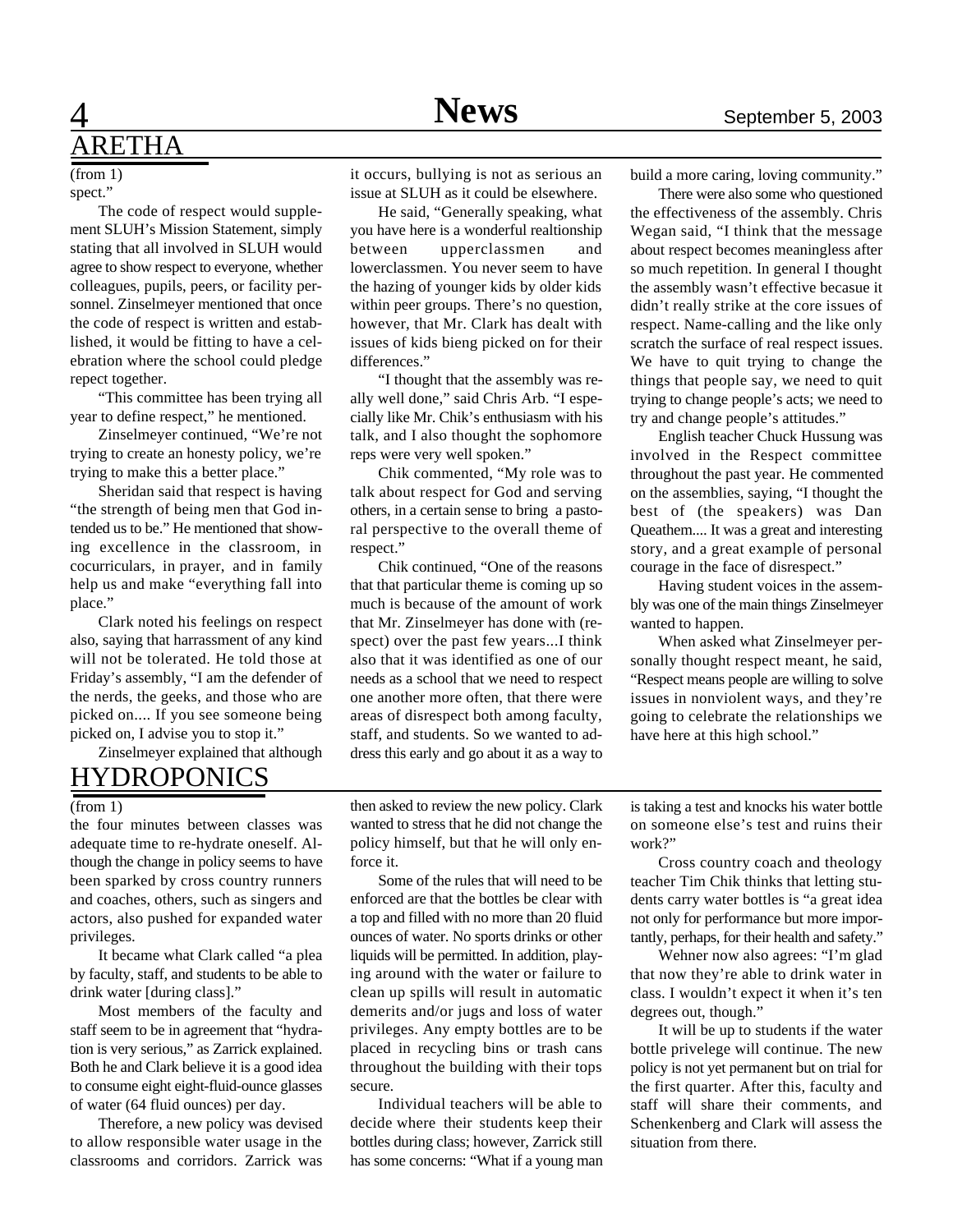## September 5, 2003 **News** 5 pcoming whitewater trip ready for rush

#### **Alex Sciuto Reporter**

Take the plunge through foam-capped<br>rapids into a remote mountain canake the plunge through foam-capped yon of true wilderness splendor," ACE rafting (www.aceraft.com) promises to the 30 or 40 students who will travel to the Gauley River in West Virginia next Thursday, Sept. 11.

Students will leave Thursday around 6 p.m. and travel all through the night on a coach bus. On Friday from 9 a.m. until around 4 or 5 p.m., the group will ride both the upper and lower rapids of the river. They will spend the night in West Virginia and, in the morning, travel back to St. Louis, arriving around 8 or 9 p.m.

The Gauley River has the secondhighest-rated rapids of any commerciallyrun river in the United States and is ranked

# PIC OF THE WEEK



**STUCO Social/Publicity Commissioner Chris Baricevic wears his banana suit for a pose with senior John Randall.**

seventh-highest in the world. Normally the river moves at 200 to 300 cubic feet per minute, but during the fall, the Army Corps of Engineers releases water from the dam at the top of the river and the flow of the river increases to 2800 to 2900 cubic feet per second.

The river has  $11$  V and V + rapids and over 50 III and IV level rapids with such names as "Heaven Help You," "Heaven's Gate," "Pure Screaming Hell," and "Fuzzy Box of Kittens." Rapids are rated from a I to a VI system with VI being unrunable and I being downright boring.

Unlike other rivers the Outdoor Experience Club (OEC) has visited, the Gauley River "alternates between rapids then a quiet pool. So if you fall off you won't have half a mile of rapids before we can pick you up. If you want a roller coster ride of excitement, this is the river for you," said OEC Moderator Patrick Zarrick.

The students will go in rafts with six students in each raft. Some of the braver students will take smaller rafts of four, and each which will run very aggressive routes. Each raft will have a trained guide. Zarrick said "The guides are extremely qualified, and the company has an excellent safety record."

Zarrick was happy that students would miss no school time. "Last year we had to cancel because the boys would have missed a half day," he said. The cost originally came to \$300, but because the schedule was modified, it was reduced to \$245. The cost includes all the equipment that the students will need for the trip, and food on the river comes with the package. The students only need to bring tents and sleeping bags. According to Zarrick, "Those students who go will have a truly memorable outdoor experience."

## Vater infiltrates 218, 2180

#### **Patrick Sommer Reporter**

A fter torrential downpours ravaged fter torrential downpours ravaged end, St. Louis U. High found that it had a couple of leaks. An estimated 3.7 inches fell, which proved to be a problem for the U. High. Plant Manager Patrick Zarrick said the leaks occurred in the Danis Lobby, the Library, a few third floor science rooms, and the rooms 218 and 218c.

Two roofing companies, Southside and Kehrer, examined the roof for possible cracks. It was decided that the main cause of the problem was water getting into the building through cracks in the air conditioning units. The roofing companies went through and plugged the cracks.

Although the rooms 218 and 218c were closed due to the dilemma, there was no extensive damage done to the building. Zarrick said these rooms were closed mainly because the leaks would be bothersome and distracting, but he also said that safety issues could arise if the water came into contact with the electrical wiring.

For now the problems are being fixed, and Zarrick remains hopeful. "I'd like to think we fixed all the leaks," he said. "But we'll find out when the next monsoon hits."

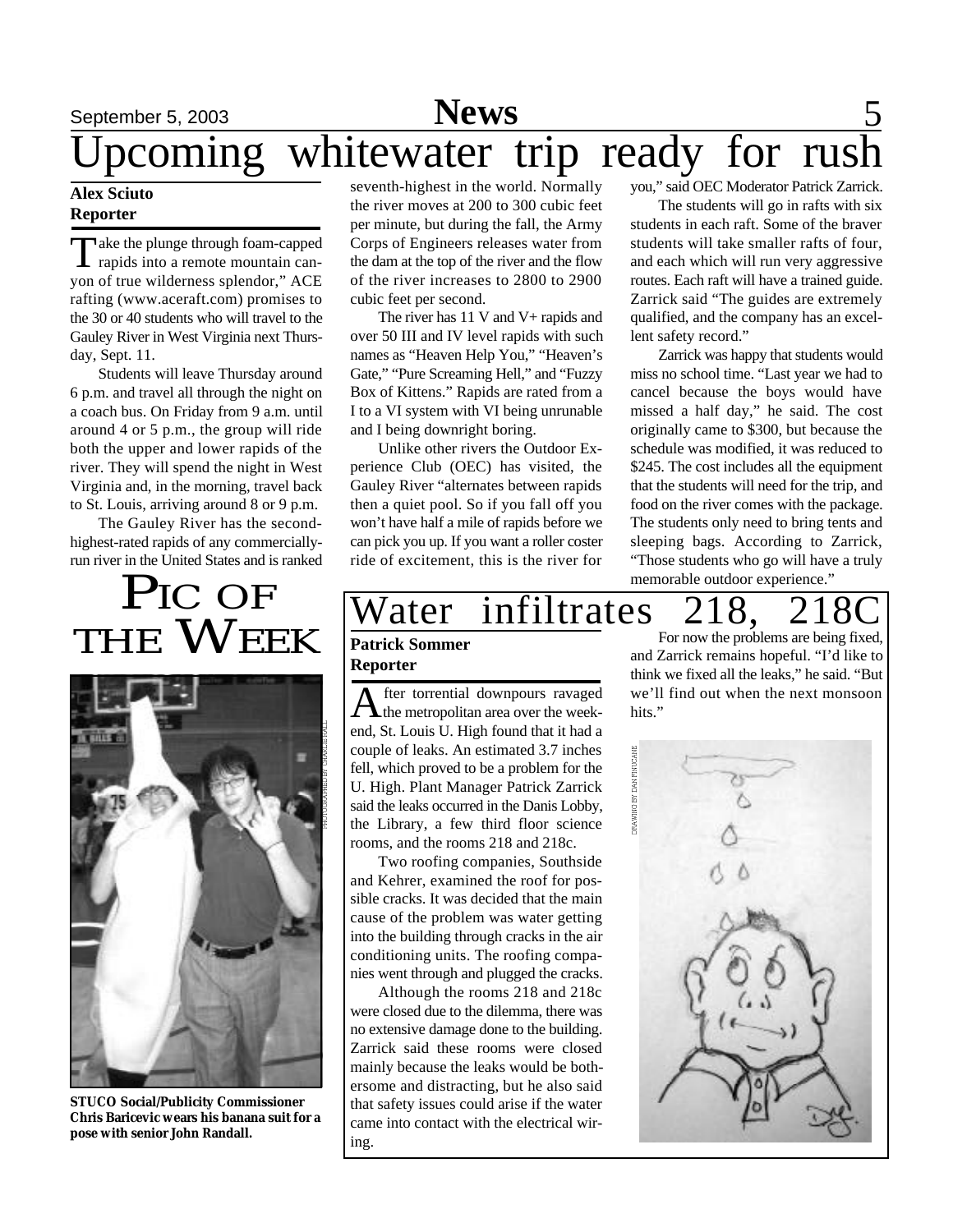## 6 **News** September 5, 2003 NEW TEACHER FINALE *Sean Conway, Chris Schaeffer: ASC*

#### **Tom Fucoloro Reporter**

The opportunity to be in the Alum<br>Service Corps (ASC) gives a few he opportunity to be in the Alum Jesuit high school graduates a chance to participate in a year of service at St. Louis U. High. This year, English teacher Chris Schaeffer and history teacher Sean Conway have a chance to take advantage of this opportunity to serve the school that gave so much to them.

Before coming to SLUH, Schaeffer went to St. Catherine Laboure grade school in South County. During his years at SLUH, Schaeffer, '99, was in band for four years, was very active in the Community Service Program, and was the president of Amnesty International, as well as taking an active role whenever he could in social justice movements. In academics, Schaeffer was especially fond of his experience with the English department.

After majoring in English at Saint

 $\mathbf M$  atthew Stewart is a new member of<br>the staff here at St. Louis U. High

Louis University, Schaeffer is excited to be able to teach English for a year because it will be a good chance for him to decide if teaching is a career he would like to pursue further after his year of service. In what little free time he has, Schaeffer



**Conway (left) and Schaeffer at last night's football game.**

plays piano and writes music, much of which is influenced by his favorite artist, Elvis Costello. He also plays in a kickball league at Tower Grove Park. Schaeffer teaches two freshman English courses as well as helping in the rec room, the pastoral office, and anywhere else he can.

Sean Conway, '99, graduated first from DeSmet and then from the University of Missouri-Columbia, with a major

## *Matthew Stewart: Theology Bob O'Connell: History*

Stewart spent a year teaching at Rockhurst University in Kansas City as part of the Alum Service Corps. Stewart enjoyed teaching the students at Rockhurst, and because he was moving back to St. Louis,

> he decided to apply to teach at his alma mater.

 Stewart expects his classes at SLUH to maintain a rigorous academic environment, but he is more concerned that the students at SLUH work towards becoming the Grad at Grad. He hopes to work towards forming "men for others" who strive for justice.

He wants his students to support one another in that endeavor and is looking forward to helping them find how they can strive and meet those goals.

 Stewart's first impressions of SLUH are that the students are very willing to learn. He is happy that his students are active and focused because "it's fun to have students that want to be here and

in English and a minor in history. During his years at DeSmet, Conway played two years of baseball for his school and three for American Legion. He later became the president of the Big Brothers club (a club similar to SLUH's senior advisor program). During his spare time, Conway reads books, grades papers, and listens to Radiohead, his favorite band. He is still excited about his fifth row seats at the concert two Sundays ago.

Although he is an English major, Conway is looking forward to teaching history because he is "fascinated by ancient civilization and mankind's development."

Conway will be teaching two freshman Global History I classes, proctoring freshman/sophomore lunch, and working the rec room. Regarding his expectations for the year, Conway believes there is "a strong underlying brotherhood" between DeSmet and SLUH, despite the rivalry.

#### **Kevin McCarthy Reporter**

B ob O'Connell first came to SLUH in<br>the 2001-02 school year. He entered the 2001-02 school year. He entered as a student himself, pursuing the student teaching requirements he needed to graduate from Saint Louis University.

O'Connell was paired with Global History II teacher Tom McCarthy. In order to fulfill his graduation requirements, O'Connell needed to assist McCarthy with the grading and teaching responsibilities, as well as teach the class for two weeks without any assistance.

During the 2001-02 school year, O'Connell was observed by his supervisor a total of four times and received a grade from both McCarthy and the supervisor.

Following his graduation in the spring of 2002, O'Connell did not begin teaching right away. Instead, he chose to enter graduate school and is now working towards a master's degree in American His-

who will be teaching four sections of sophomore theology. In addition to teaching, Stewart will help Tim Chik as the Assistant Pastoral Director. He will also find time to help Racquetball head coach Joseph

**Matt Ampleman**

**Reporter**



Koestner with his national champion racquetball team.

Growing up in St. Louis, Stewart attended Christ Prince of Peace grade school and graduated from SLUH with the class of 1998. He moved on to college at St. Louis University and received degrees in the areas of music, theology, and psychology.

Before coming back to the U. High,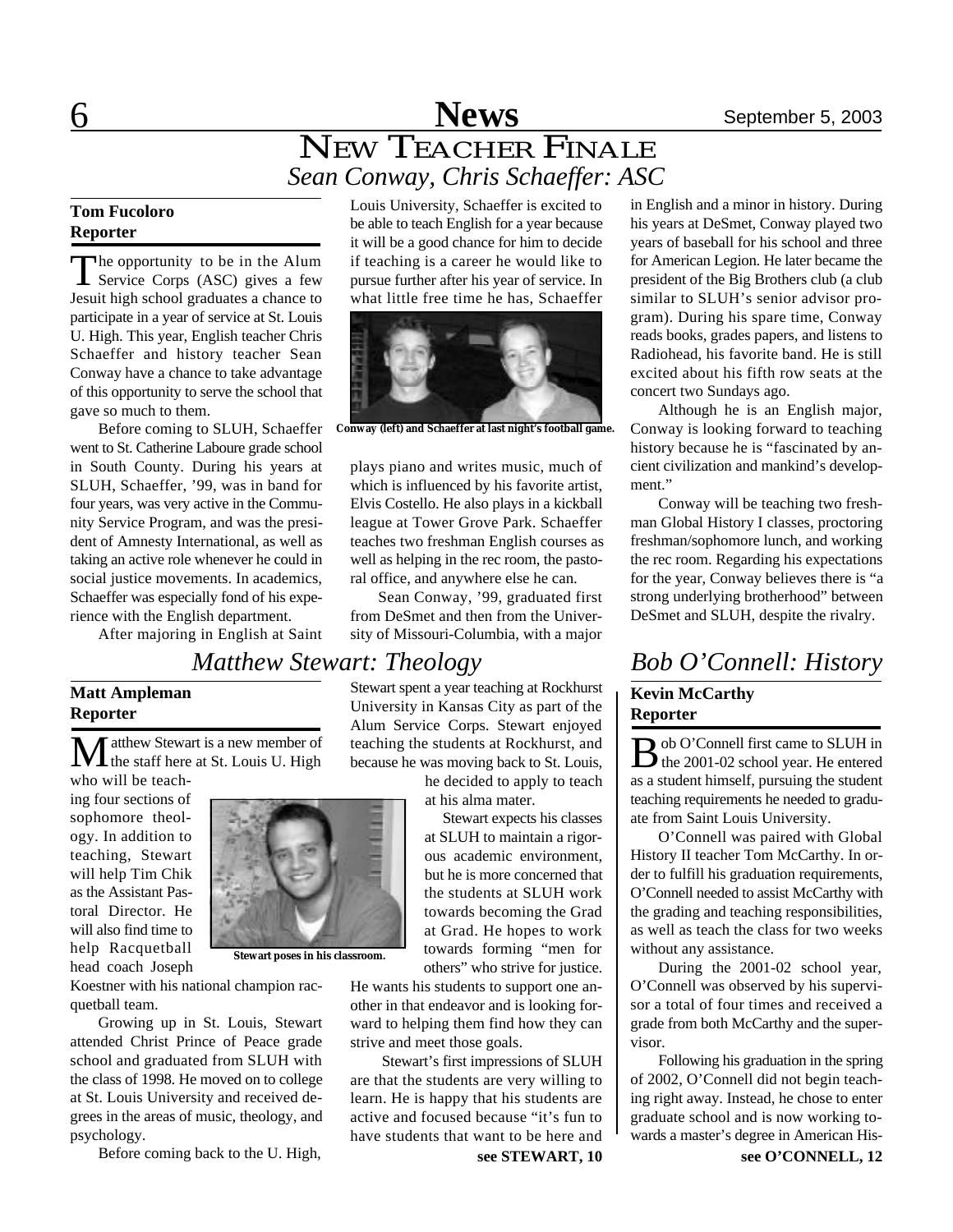## **September 5, 2003 Sports** 7 Footballbills drop opener to Riverview, 26-9 **Greg Fox**

## **Core Staff**

Much to the delight of high school football fans everywhere, the Friday night festivities started one night early, as the 2003 Jr. Bills football team took the field last night against Riverview Gardens. Hoping for last year's strong defense to carry over, and to improve on an offense that has almost entirely left for college, the Footbills took the field to high expectations and hopes.

 Put in an 8-0 hole early in the game after a Riverview touchdown and safety, junior quarterback Matt Behr took command of the offense in the second quarter. Exploiting the mismatch between 6'5" junior receiver John Warner and the Riverview cornerbacks, Behr led the offense to three second quarter field goals, connecting with Warner four times for 104 yards in the second quarter alone. Behr ended the night with 8 completions for 133 yards.

The Bills' defense suffocated the Riverview offense in the first half, prompt-

ing junior defensive back Ryan Morgan to comment that "the whole first half was bright for us."

Coming into the second half with a 9-8 lead, however, things began to

unravel. Riverview started the half by driving 69 yards, including 43 yards on three passing plays, one of which was a 15-yard touchdown pass. Riverview added another touchdown before the quarter was up, and less than six minutes into the fourth quarter, added another. All three two-point conversions failed, leaving the score at 26-9.

Commented junior Dave Klug, "We forced a lot of fumbles... And our passing game was pretty good." Warner, who



**The SLUH football team lines up against Riverview last night.**

finished with 104 yards rec e i v i n g , pointed out the team's need to execute better, while defensive coordinator Mark Tychonievich observed that the offensive

line has "a lot of work to do."

"(During the) second half, it might not have looked like we played that well, but we still played our hearts out. We can only get better from this," said Morgan.

The team has a long week to prepare for next Friday's game against Parkway West, away from the friendly confines of Oakland Avenue.

# Harrierbills hope to dominate rivals this season

#### **Henry Samson Reporter**

The Let's gorunbills are back! In what<br>could be considered a new era of he Let'sgorunbills are back! In what SLUH cross country, the 2003 team is looking to make a name for itself as it races for the state title.

Although the team graduated five senior varsity runners from last year's squad, including all-state runner Peter Schaefer, the team is ready to assert itself as one of the area's and state's finest.

"What distinguishes this year's group is depth," says head coach Jim Linhares. He is amazed that "this many guys (are) capable of going this fast."

Headed by captains Andrew Linhares, John Oliver, Dan Flanagan, and Chris Arb, the team appears to be as strong as ever. Aiding these four seniors will be juniors Alex Muntges, Charlie Samson, and Joe Carlson, along with sophomore sensation Ben Murphy-Baum. Not far behind is a group of guys competing for spots on the competitive top seven. Among

this group is the summer mileage champion, Joe Marincel, who ran the rather large amount of 727 miles. Dedication? Definitely. Insanity? Partly. But that kind of leadership shines on a team of 90 runners. The team, which makes up nearly 10 percent of the student body, makes daily jaunts to Forest Park after school to run in the heat.

A tight-knit core of runners is needed to succeed in such a grueling sport. This team has already shown, through its endless off-season training and hard work, especially during the exhausting summer heat, the unity that binds teams together.

That type of togetherness is tough to find on other area cross country teams, and it is recognized when the Junior Bills go to large meets, such as the Hancock Invitational on Sept. 27 at Jefferson Barracks.

The JV unit, hoping to match last year's undefeated season, is also gaining many new faces in its scoring seven. Even with this daunting task ahead, most are optimistic about the season and about

having fun with their buddies. Learning how to enjoy the sport is just as important as any strategy given on race day. Linhares also thinks that "one of the great things about this team is just how much fun they have."

Be it romping around in the mud on a rainy day or trying to talk to each other on the long runs, the JV athletes bring a special sense of lightheartedness and community to the team that will undeniably help in the long run.

Rounding out the squad are the freshmen. Eager to join the tradition, 35 freshmen have decided to run. Peter Heagney, Andrew Vatterott, and Neil Salsich are a few of the many new harriers who look to continue dominating other area freshmen squads.

The 2003 cross country team starts its season tomorrow in Jefferson City at the First Capitol City Invitational. The freshmen kick off their cross country careers next Saturday at the McCluer North Invitational. For more information about the Harrierbills visit www.sluh.org/xc/ xc.htm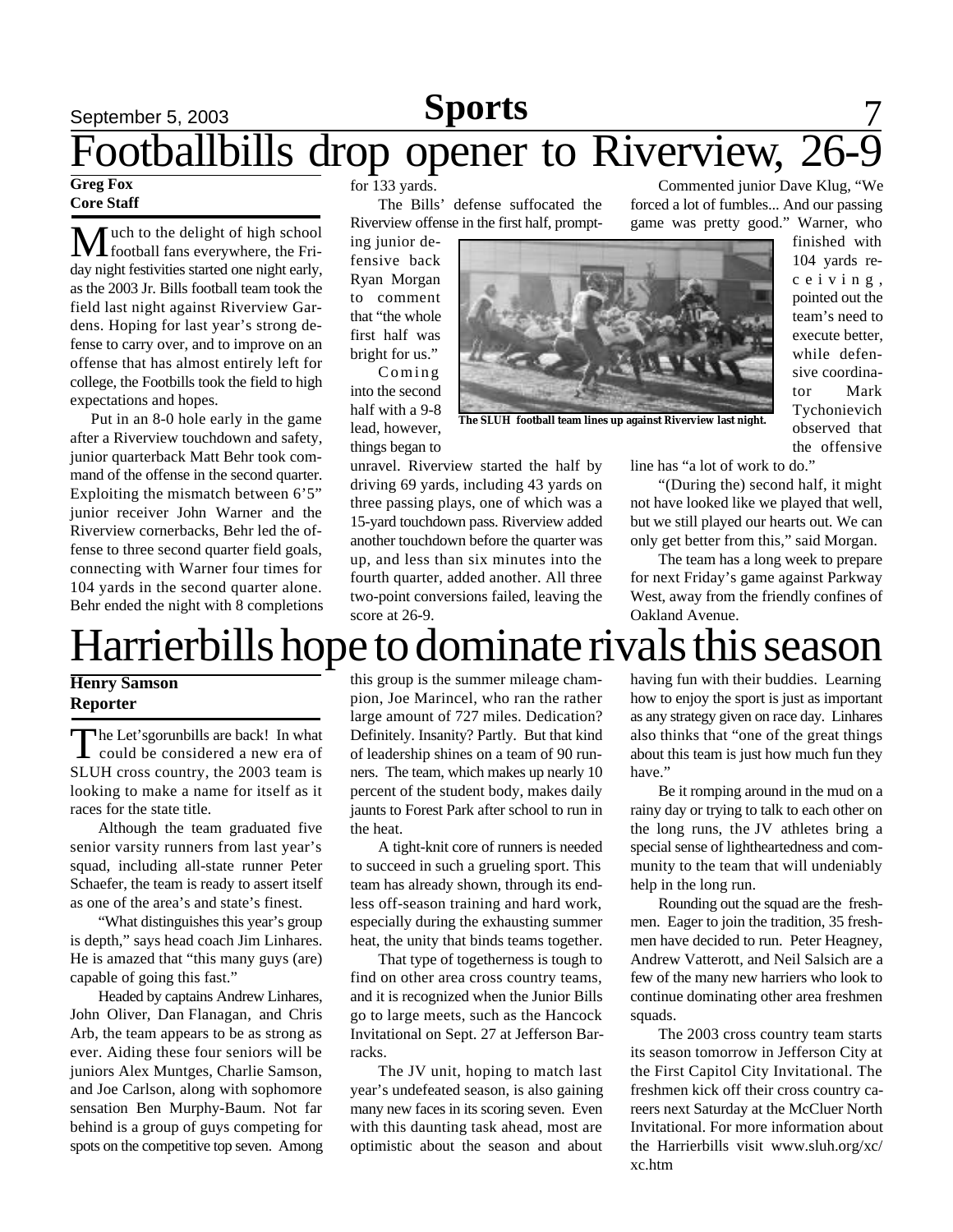## **Sports** September 5, 2003  $\overline{\mathrm{H}}_{2}$ hope for state title in

#### **Dave Marek Reporter**

A fter last year's bittersweet second-<br>place finish, the St. Louis U. High fter last year's bittersweet secondwater polo team has an appetite for destruction that can only be satisfied by dominating the league and winning the state title. This feat seems probable due to the intense leadership of captains Kevin Vincent, Nathan Harris, and Colin Tyrrell. The tireless work of the entire water polo team throughout the spring and summer will hopefully ensure that this season will be their most successful to date.

 The theme of this year's season is unity. In the past, the varsity water polo team has been divided between the seniors and juniors, but the team eliminated such fragmentation this season.

 "(The captains) decided early on that one of the things they wanted to address was that last year there was some seniorjunior friction," said head coach Paul Baudendistel.

"We're more of a team this year," said senior Brad Witbrodt. "The juniors and seniors are getting along a lot better this year."

 Such unity has allowed the Polobills to create an offense with more depth than in previous years. In the past, the Baudenbills relied on their speed to dominate the competition, but this year the speed of the team will be accentuated by their two-meter muscle in front of the goal.

"Our two-meters are studs," said Baudendistel. "Colin Tyrrell, Eric Appelbaum, and Tim Heafner are the best set of three (hole men) we've had in at least eight years."

 The improvement of the hole men can be attributed to the help of assistant coaches and a strong summer practice structure. With the extra help, Baudendistel was able to focus his attention on the two-meters while his assistants worked to improve the rest of the team's speed and endurance through rigorous conditioning and swimming. Such depth promises to make this season an exciting mix of speed and raw power.

 Also pushing the Speedobills onward to victory in the state finals is the desire to avenge their 6-5 loss to MICDS in the state finals.

 "We have a chip on our shoulder since we lost in the finals last year, and our only goal this year is to win the last game of the year," senior goalie Paul Guest commented.

 The Polobills' dedication to winning state this year is also reflected by their self-disciplined practice structure. The conditioning aspects of practice are led by the senior captains, and no amount of slacking or shirking of this training is tolerated.

 "The seniors have been really good about not letting each other cheat the drills or cheat themselves," said Baudendistel.

 Throughout the school, students and teachers have high hopes for the upcoming water polo season. Psychology teacher Brock Kesterson commented that "If (the

water polo team's) tenacity is anything near that of Andrew W.K., then they will have no problem becoming number one."

The anticipation has even found its way into the pastoral office this year, as demonstrated by history teacher Jeff Harrison, S.J., who commented, "I'm hoping that we can prove once again that you don't have to have all the money in the world and ten swimming pools to totally dominate M-I-C-K-E-Y, whatever."

 Opinions vary on the keys to this season's success. Many regard the team's speed as the necessary component to a successful season, while others cite the abilities of the two-meter guards.

 "I think the reason we are going to win is that we look darn good in speedos this year," said junior Tim Heafner.

 On Friday, the Baudenbills will open up their season at Parkway South Tournament at 4 p.m. All are encouraged to attend the game and witness the Polobills' promising beginning.



**Mixer by the Numbers Senior Nate Hilliard attempts to control wild freshmen at last Friday's mixer.**

People in Attendance: **2900** T-Shirts sold: **400** Glow sticks given out: **400** Student helpers not in STUCO: **20** Faculty volunteers: **22** Amount of money made: **\$17,000** People turned away at door: **1000** People turned away at gate: **1500**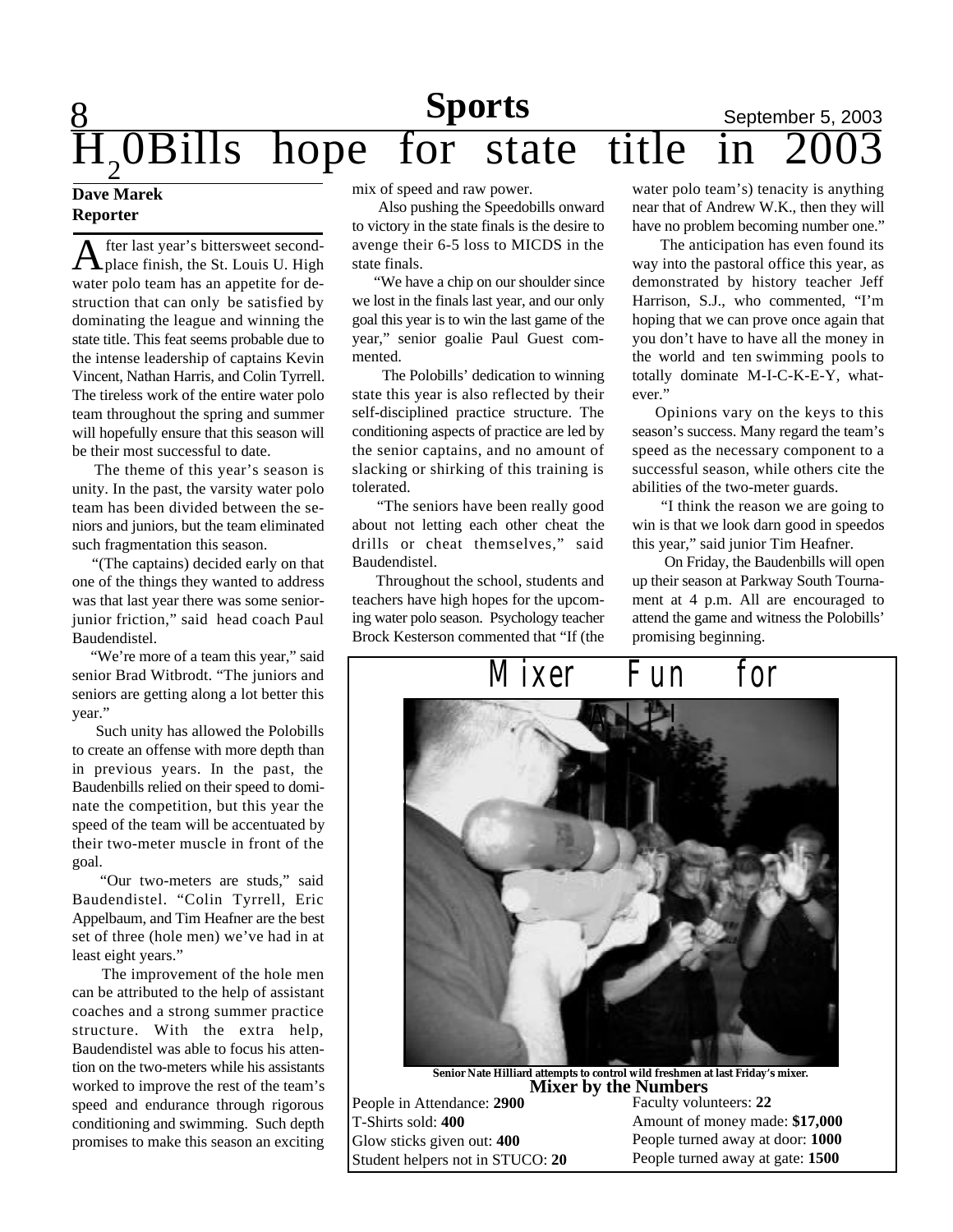#### **September 5, 2003 Sports** 9 2003-'04 STUCO Homeroom Election Results **Senior Service/Pastoral** 101 Patrick Austermann 104 Ryan Cullen 106 Matt Fiess **Junior Service/Pastoral** 224 Christopher Bond 222 John Castelli 220 Charlie Drury

 Matt Green 110 Joe Jost Andy Lowes Bobby Mudd John Reagan Tyler Scott Ryan Vierling

#### **Senior Social/Intramural**

 Tim Beishir Joe Cherre Joe Fetter Andy Halaz Jake Keane Peter McEvoy Jeff Milles Dan Pimmel Mike Smith Chris Wegan

## 218c Will Holleman 218 Ed Jaeger 216c James Krings 216 Sam Paasch 210 Dan Queathem 208 Aaron Seabaugh/Dustin Sump 206 John Wilhelm

#### **Junior Social/Intramural**

 Eric Appelbaum Daniel Burghoff David Franklin 218c Byrne Hobart Jack Horgan 216c Tim Larkin Kyle Ortmann Tim Rodgers Rob Stretch 206 Tim Weir

#### **Sophomore Service/Pastoral** 201 Anthony Bell 203 Seth Clampett 205 Dan Finucane 207 Max Hogan 209 Stephen Kainz 215 Tim Malecek

217 Shane Mulligan

219 Justin Rottger

221 Dan Shaver

221c Matt Wacker

#### **Sophomore Social/Intramural**

 Evan Boff (not available) (not available) Andrew Guenther Jon-Paul Johnson Max Magee Andrew Miller Dom Palumbo/Nick Riganti David Steitz 221c Joel Westwood

# After the bell: 2003 spring sports wrap

#### **Drew Deubner and Tom Fontana Reporter, Core Staff**

The varsity volleyball, base-<br>ball, and track teams had a number of The varsity volleyball, baseimportant happenings after the last school bell rang, the most prominent of which was the volleyball team's state championship.

The Volleybills began their march to state by trouncing Oakville in consecutive games at districts by scores of 15-11 and 15-6. The team then proceeded to rout rival DeSmet in only two games at the state semifinals by the scores of 15-11 and 15-10. DeSmet had menaced SLUH throughout the season, defeating the Spikebills in both of the teams' regular season meetings.

After vindicating themselves against DeSmet, SLUH had only the highly vaunted Vianney team standing beween them and the state title, but the state final game would prove to be an arduous affair. The Volleybills found themselves trailing by seemingly insurmountable leads in both games of the title match: 9-1 in the first game and 6-1 in the second. But the always unflappable Bumpandsetbills rallied to win both games, 16-14 and 15-13, and capture the state title.

#### Matt Huskey said that he really enjoyed how they "came together as a team." Andy Halaz reflected on last year and looked ahead to next season, saying, "We had three seniors who were awesome leaders, and we've got a lot of young guys coming up with a strong senior class.... We're ready to defend our title."

In baseball, head coach Steve Nicollerat led his team to an excellent 22-4 record. The Diamondbills scorched Beaumont on their way to the District Title game. The victory over Ritenour in the district finals marked SLUH's thirteenth consecutive district title. CBC was also left in the wake of the Basebills, who conquered the Cadets in the sectionals. Unfortunately, SLUH's championship hopes derailed when they met up with Parkway North in the State Quarterfinals.

Jeff Milles commented, "We expected to win that game.... Our pitcher was throwing a no hitter through the first four innings. Then, I don't know what happened. Our defense was strong all year, but things just

#### seemed to fall apart. After that I tried not to watch the scoreboard. I think we ended up losing (by about) 10-0." Despite their heartwrenching final loss, SLUH and Nicollerat seem somewhat content with their 22-4 record, leaving them ranked sixth in state.

The track team also had a number of superb acomplishments, the most astounding of which occurred at the state track and field meet on May 30-31. Not only did SLUH accomplish much on a statewide level, but also managed to break two school records in the process. In the 4x800 relay, Andrew Linhares, Charlie Samson, Kevin Crean, and Peter Schaefer beat out the previous school-record time for the 4x800 meter of 7:59.68 with the time of 7:56.74. Another new school record was aquired by Schaefer, who defeated the record for the 800-meter run, with a time of 1:55.22. Schaefer also ran in the 1600-meter, along with Kevin Crean. Stephen Simmons, a freshman at the time, competed in the 300 meter intermediate hurdles, while Tim Steitz competed in the high jump and Kyle Gonnerman in the 3200-meter run. Overall, SLUH scored 13 points, which led them to a tie for 21st place.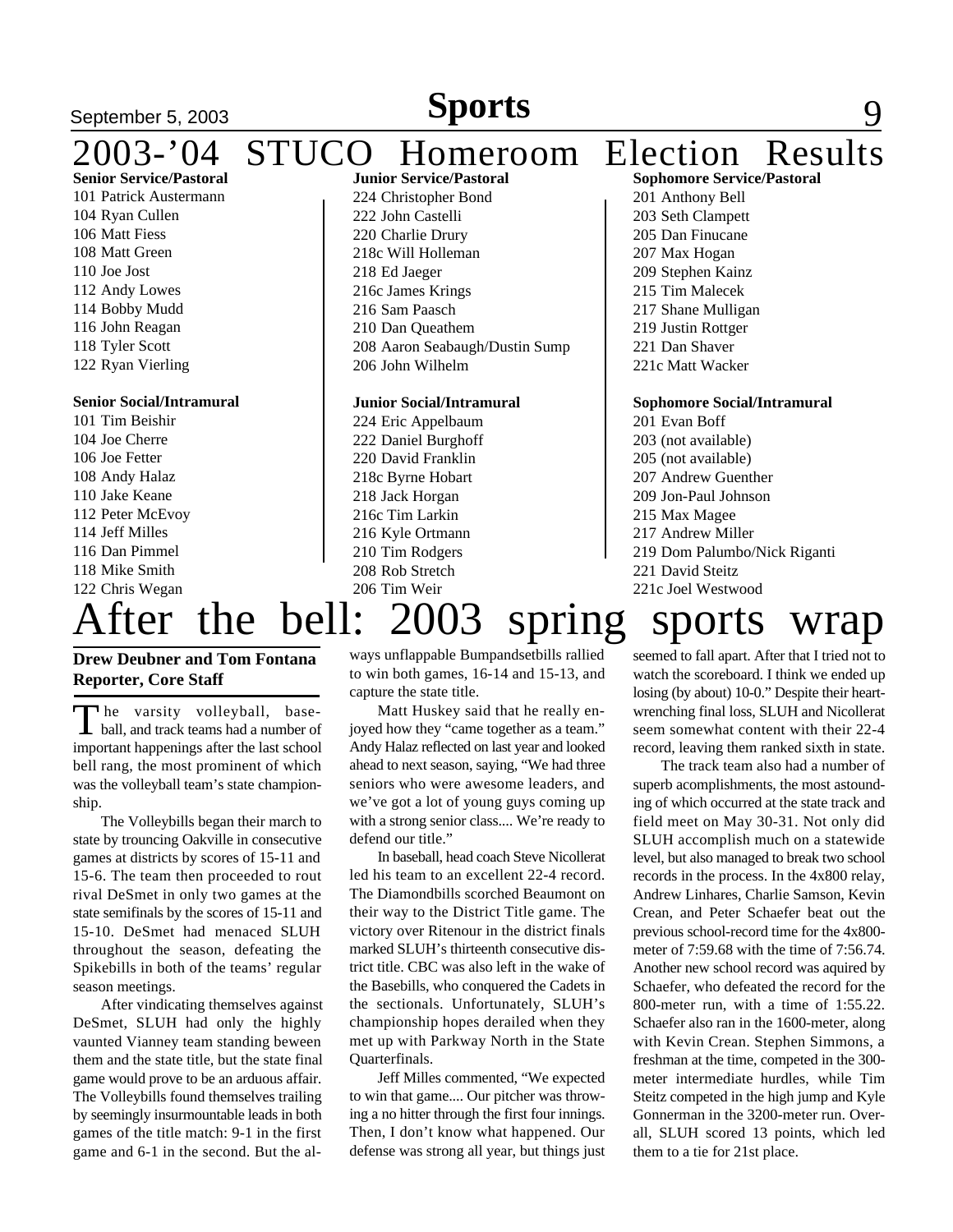## 10 **News** September 5, 2003

# SEE

#### (from 1)

can Math Competition. Lu Wang, Joseph Marincel, and Andy Zhu (class of 2003) represeted SLUH in the competition. See commented, "We were fortunate enough last year to have those three outstanding math students."

The three students submitted written math tests representing SLUH to the MAA, where the combination of their scores placed them in the top 60 schools. See added, "The students' accomplishments were behind all this."

SLUH's finishing in the top 60 schools met the first requirement for See to receive the award. Next, the three students who took the test submitted a letter complimenting See for his dedication to and enthusiam for teaching mathematics to high school students. "He was nominated by his students, which makes it quite an honor," commented Becvar. The letter which put him in the running for the

### THEOLOGY

#### (from 2)

Chik used longer class periods to show entire movies in one class period and have discussion the next, rather than spread the movie over several days and rely on the students' long-term memory to propel discussion. In addition, he could add time-consuming activities, such as movie projects using iMovie editing technology, to enrich the classroom experience. On a more conventional level, the longer class periods, which usually included a ten-minute break, allowed the students to focus on discussion without time constraints, leading to fuller and deeper discussion of core topics.

On the whole, student performance in the summer classes did not follow the typical laziness of summer, but met and exceeded student performance during the regular school year. In the sophomore class, Chik planned the summer course to have the same number of points as the regular course, but while his class average during the school year usually falls around the B+ to A- range, the summer average hovered in the A- to A range. Likewise, the junior theology class had four of ten

award was taken to the sub-committee of the MAA responsible for awarding the Sliffe award to teachers. The commitee reviews the teacher applications and selects the final 25 teachers to receive the award. Over 5,200 teachers administered the test this year

This was the reward for a school year full of math competitions. See led the math club throughout the year, putting them in many math competitions, and in May placed them in the American Math Competition. "I was the one who got them to the competition, but they were the ones who were so talented and did so well,"stated See.

Edyth May Sliffe, creator of the award, went to the MAA with the notion that while students are awarded for their accomplishments in mathematics, their teachers and mentors are forgotten. She suggested the idea of awarding teachers who display great dedication and commitment to mathematics. For thirty-six

students with A+ and no failing grades.

When asked about his experience with the summer theology class, sophomore Alex Ampleman responded, "It was kind of bad to wake up early during the summer, but the class was more interesting, especially when studying for the exam, because everything was fresh in mind. It was easier to remember things over five weeks (in the summer class) than over fifteen weeks (in the regular school year)." Sophomore Tim Malacek added, "(The summer class) was easier because you only had to worry about one class, so you could devote more time to it."

The juniors, with only ten students in the class, focused on the effects of the teacher-student ratio. "With the smaller class size," related junior Pat Ivers, "the teacher could do a better job relating to students." Junior Tom Junker added, "You knew that (the students) were there of their own choosing instead of being required."

Of the possibilities summer school offers, Principal Mary Schenkenberg said, "(The administration) hopes that a larger summer school program will provide inyears Sliffe taught at Emery High School in California. Upon her death, she left the MAA a large sum of money for awards to be given to teachers. Since 1989 the Edyth May Sliffe Award has been awarded to great math teachers, recognizing their dedication towards mathematics.

See shows he is deserving of the award through his commitment to teaching math to his students in his math classes and through his involvement in the math club. "He commits a lot of effort to the math club with all the extra activities and speakers he finds for those kids who enjoy math," stated Becvar.

Looking back upon the award, See said, "I feel honored by the award and am priveleged to have those three bright students on our team at the same time." See also complimented the math team, saying, "It was amazing to have that kind of mathematical power put together on the same team.''

teresting curriculum choices to students and keep students learning throughout the summer, perhaps even including intraschool classes."

"Informally, (expanding the summer school program) is a hope for us, though formally, there is nothing in the works," added Director of Admissions Mark Michalski, "There are exciting opportunities to do different things during the summer, and we are looking for proposals for new summer classes from department heads." He also expressed an interest in student ideas and encouraged students to "come talk with him" about ideas for summer courses.

## STEWART

#### (from 6)

learn." He only hopes that his focused and spirit-filled classes will stay that way throughout the year.

Stewart's interests include any kind of music, including classical music. He also loves the St. Louis Blues and is a fan of the popular NBC show "The West Wing."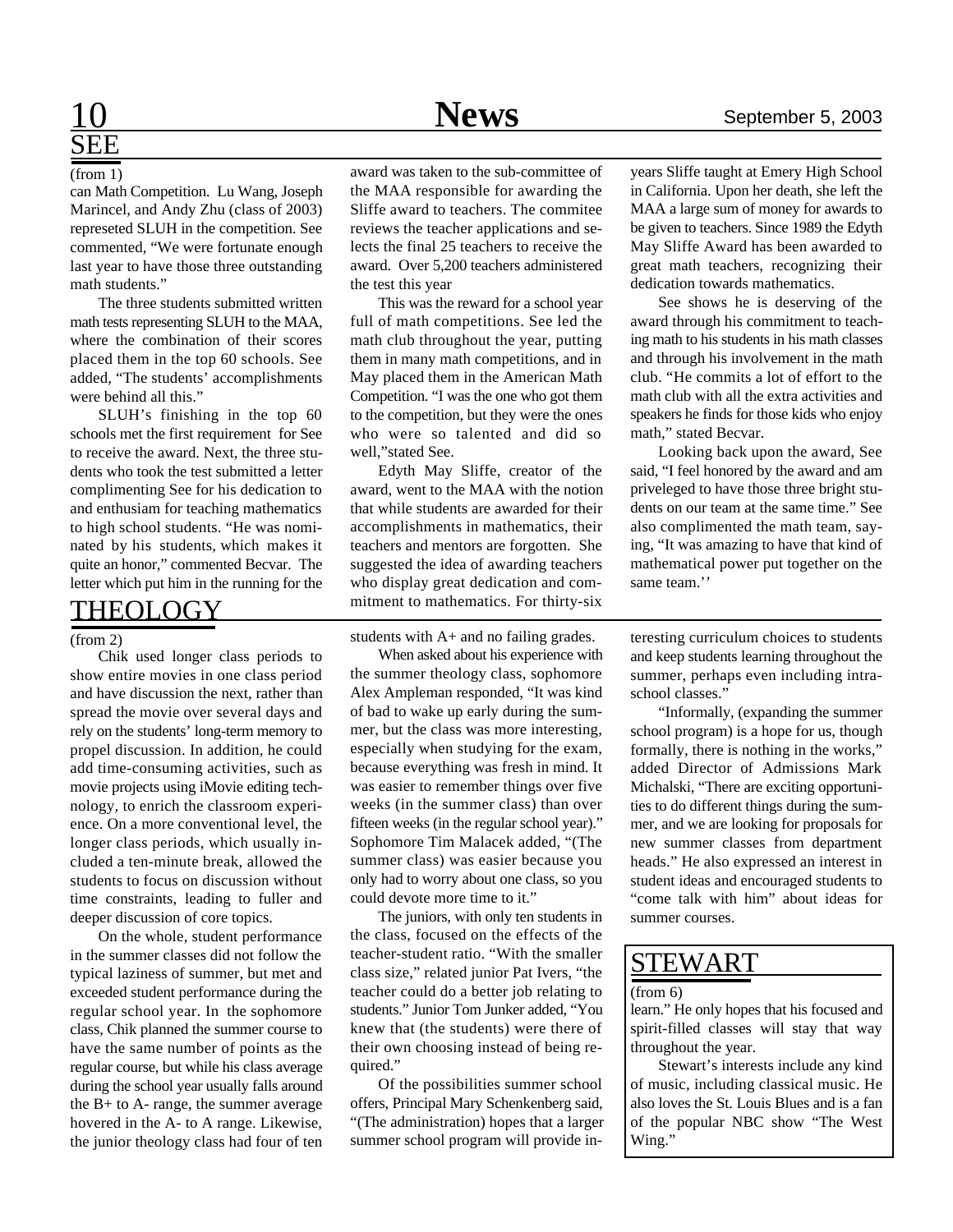# September 5, 2003 **Feature** 11 Linhares sabbatical: research and reflection

#### **Charlie Hall Features Editor**

"During his sabbatical Linhares plans to prepare a humanities course for students and work on neglected writing interests...". So stated the Jan. 10 issue of last year's *Prep News*, as theology teacher Jim Linhares began clearing off his desk in the theology office. He was preparing for a semester-long break from the stresses and anxieties that seem almost inherent within the walls of St. Louis U. High. And for Linhares—theology teacher, cross country coach, husband, and father of three—the break from the working life, even if for only a few months, was both well-deserved and well-spent.

A SLUH teacher is given the opportunity to take a sabbatical after 15 years of service to the school. Linhares, in his 21st year

of teaching, chose last year for his leave primarily to begin major preparation for a future humanities course that he would teach at SLUH. "I really wanted to take a hard look at an interdisciplinary course, one that connects philosophy, literature, history, and fine arts all back to religion. I feel there's a hole to fill in the department, and

I think a humanities course is what we need."

During his time off, Linhares visited three Jesuit schools on the west coast and three local schools to get an idea of what institutions similar to SLUH are doing for humanities courses. His best visit to a local school was to John Burroughs. He also cited Nerinx as having a solid humanites course. "One of our problems is trying to figure out how to fit it into our schedule," says Linhares. Linhares suggestes that Morality will become a junior semester course and Christian Life Choices will become a senior requirement, leaving room for a humanities elective, among others, during senior year.

Linhares' personal interests overlap his teaching interests; he is in the fortunate position of loving his living and living his love. The books and readings he studied for personal enlightenment also gave him ideas and prepared him for humanities studies. He studied other religions, including Islam and Buddhism, out of personal curiosity but also to broaden his knowledge of those religions in hopes of providing a more accurate picture of the world through his humanities class.

Linhares originally planned to travel to Italy during his sabbatical. "I wanted to study art and history firsthand," he said. "I think it would help immensely when teaching (art and history) to have actually touched and seen it firsthand." However, war with Iraq and general unrest worldwide prevented him from

leaving.

In early April, Linhares left for Nestucca, a Jesuit-run retreat center in Oregon. The retreat lasted four days. The retreat house itself is built above an estuary near the Pacific Ocean. "I'm a guy who loves spending time in nature. It was beautiful," he noted.

Entering Nestucca, Linhares became a student himself, in a way. "I sort of started from scratch," he said. Prior to the retreat, Linhares said, he "was in an intensely black mood. The war in Iraq was going on...(and) I was working really hard at some intense personal questions about my own faith and my own future. And it wasn't the kind of work that is satisfying or fulfilling; it was the kind of work that was frustrating and seemed to lead nowhere." However, guided by the hospitable leaders of the retreat and comforted by Nestucca's "peace and tranquility," he started to feel invigorated by a new sense of awareness.

In the "let-me-take-care-of-you" environment of Nestucca,

*"I've made a living by being the guy with the answers, but sometimes I feel like I have no answers." — Theology teacher Jim Linhares*

Linhares "learned a different way of exchanging with students — a subtle way, but different: listen more, talk less; call out from students. It really made me think. I've made a living by being the guy with the answers, but sometimes I feel like I have no answers."

Linhares said, "A transition I'd like to make as a teacher

is doing less and less of defending territory, and more and more of trusting the process of learning and the exploration of mysteries so that the truths we need to learn will emerge." He clarifies, "That does not mean that I want to abandon my duty to make sure students are clear on what the Church is teaching, it just means I want to spend less time forcing...and more time cooperating with what's going on in the classroom."

His sabbatical included other experiences much closer to home. Linhares visited his first grade teacher, Sister Emirita McManus. "She was a person I remembered throughout grade school for her kindness and encouragement, and energy and faith. And I only had her for that one year." Linhares remembers telling stories about Sister Emirita years later, though the two lost touch. Recently, a friend gave him a phone number where she could be reached. "Then, I had no excuse."

Linhares met her on the day after Valentine's Day last year at Precious Blood Mother House in O'Fallon. Despite a few infirmities, Linhares said, "she was still the person I remembered...every bit as impressive and vital as I remembered, and I was finally able to tell her."

In addition to some housework, Linhares also played some guitar. Although a sabbatical allows some freedom, Linhares said "I wanted some kind of rhythm to my day."